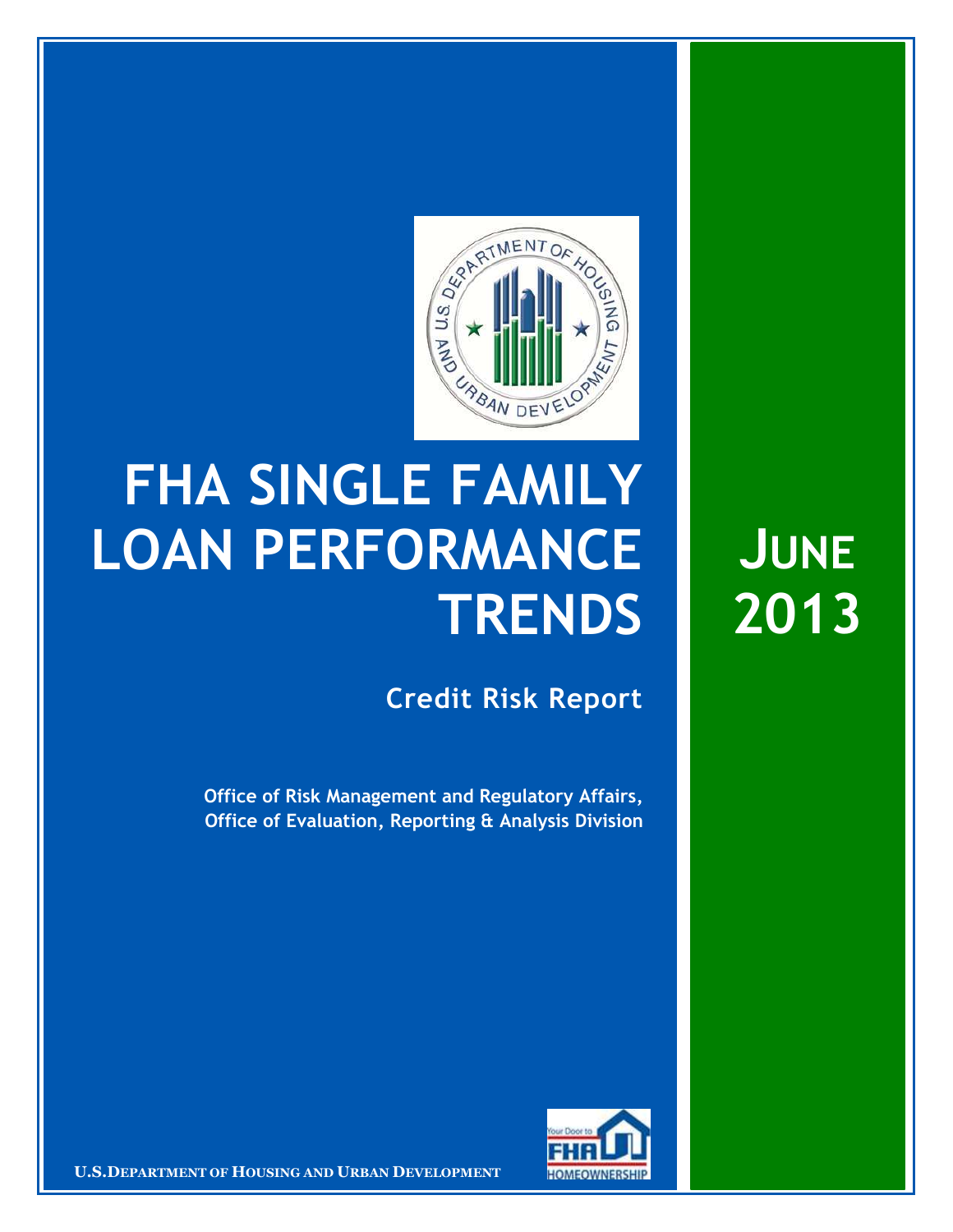## **Table of Contents**

## **Table of Figures**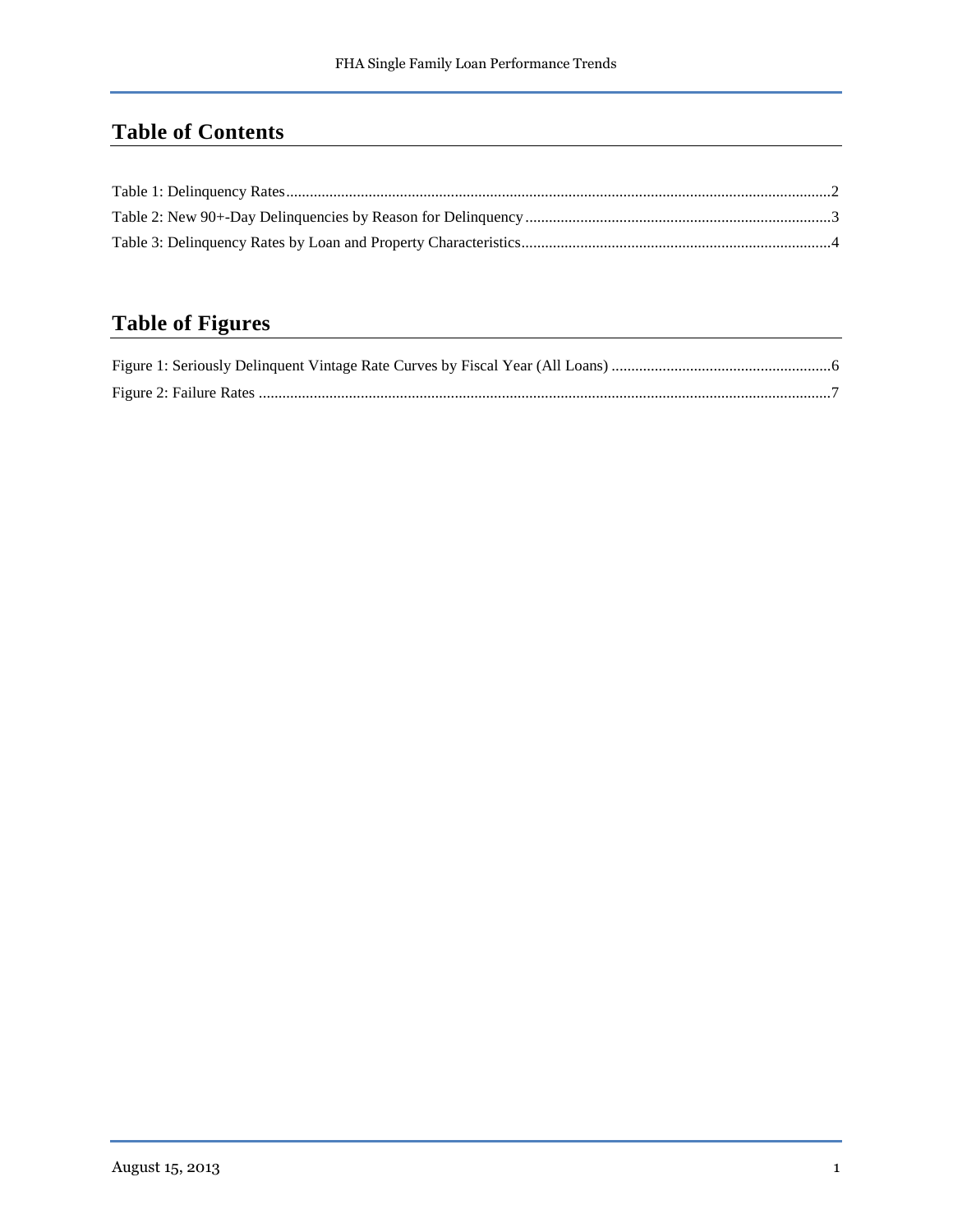<span id="page-2-0"></span>

| Table 1: Delinquency Rates             |                                                                     |        |        |                            |             |                   |      |  |  |  |  |
|----------------------------------------|---------------------------------------------------------------------|--------|--------|----------------------------|-------------|-------------------|------|--|--|--|--|
| By Month                               |                                                                     |        |        |                            |             |                   |      |  |  |  |  |
|                                        | Exceptions <sup>b</sup><br>Delinquency Rates <sup>a</sup><br>Active |        |        |                            |             |                   |      |  |  |  |  |
|                                        | Insurance in                                                        |        | (% )   |                            | (% )        | Delinquent        |      |  |  |  |  |
|                                        | Force                                                               |        |        |                            | In          | Rate <sup>c</sup> |      |  |  |  |  |
| Month                                  | (EOM)                                                               | 30-day | 60-day | 90-day                     | Foreclosure | $(\% )$           |      |  |  |  |  |
| <b>Non-Seasonally Adjusted</b><br>9.44 |                                                                     |        |        |                            |             |                   |      |  |  |  |  |
| Jun 2012                               | 4.82<br>1.78<br>2.82<br>1.22<br>7,636,852<br>5.40                   |        |        |                            |             |                   |      |  |  |  |  |
| Jul                                    | 7,664,335                                                           | 4.68   | 1.80   | 5.40                       | 2.84        | 1.23              | 9.47 |  |  |  |  |
| Aug                                    | 7,692,799                                                           | 4.58   | 1.78   | 5.31                       | 2.92        | 1.23              | 9.47 |  |  |  |  |
| Sep                                    | 7,711,684                                                           | 5.24   | 1.92   | 5.36                       | 2.97        | 1.25              | 9.58 |  |  |  |  |
| Oct                                    | 7,733,203                                                           | 4.69   | 1.83   | 5.21                       | 3.03        | 1.26              | 9.49 |  |  |  |  |
| Nov                                    | 7,748,709                                                           | 4.64   | 1.81   | 5.34                       | 2.92        | 1.23              | 9.49 |  |  |  |  |
| Dec                                    | 7,719,941                                                           | 5.19   | 1.96   | 5.46                       | 2.94        | 1.16              | 9.59 |  |  |  |  |
| Jan 2013                               | 7,781,633                                                           | 4.74   | 1.89   | 5.36                       | 2.90        | 1.23              | 9.49 |  |  |  |  |
| Feb                                    | 7,795,726                                                           | 4.40   | 1.65   | 5.34                       | 2.74        | 1.20              | 9.28 |  |  |  |  |
| Mar                                    | 7,801,713                                                           | 4.15   | 1.45   | 4.96                       | 2.71        | 1.20              | 8.87 |  |  |  |  |
| Apr                                    | 7,803,709                                                           | 4.01   | 1.41   | 4.76                       | 2.63        | 1.20              | 8.58 |  |  |  |  |
| May                                    | 7,803,213                                                           | 4.08   | 1.45   | 4.67                       | 2.41        | 1.19              | 8.27 |  |  |  |  |
| Jun                                    | 7,810,825                                                           | 4.97   | 1.63   | 4.80                       | 2.39        | 1.19              | 8.38 |  |  |  |  |
|                                        |                                                                     |        |        | <b>Seasonally Adjusted</b> |             |                   |      |  |  |  |  |
| Jun 2012                               | 7,636,852                                                           | 4.86   | 1.86   | 5.81                       | 2.89        | 1.24              | 9.94 |  |  |  |  |
| Jul                                    | 7,664,335                                                           | 4.92   | 1.82   | 5.74                       | 2.91        | 1.25              | 9.90 |  |  |  |  |
| Aug                                    | 7,692,799                                                           | 4.36   | 1.77   | 5.57                       | 3.07        | 1.30              | 9.94 |  |  |  |  |
| Sep                                    | 7,711,684                                                           | 4.88   | 1.78   | 5.46                       | 3.06        | 1.27              | 9.80 |  |  |  |  |
| Oct                                    | 7,733,203                                                           | 4.69   | 1.74   | 5.18                       | 3.07        | 1.21              | 9.46 |  |  |  |  |
| Nov                                    | 7,748,709                                                           | 4.37   | 1.68   | 5.01                       | 2.97        | 1.17              | 9.15 |  |  |  |  |
| Dec                                    | 7,719,941                                                           | 4.81   | 1.75   | 5.00                       | 2.95        | 1.14              | 9.09 |  |  |  |  |
| Jan 2013                               | 7,781,633                                                           | 4.53   | 1.69   | 4.78                       | 2.86        | 1.20              | 8.84 |  |  |  |  |
| Feb                                    | 7,795,726                                                           | 4.72   | 1.78   | 5.04                       | 2.69        | 1.19              | 8.92 |  |  |  |  |
| Mar                                    | 7,801,713                                                           | 4.71   | 1.72   | 5.07                       | 2.61        | 1.23              | 8.91 |  |  |  |  |
| Apr                                    | 7,803,709                                                           | 4.27   | 1.59   | 5.08                       | 2.48        | 1.23              | 8.78 |  |  |  |  |
| May                                    | 7,803,213                                                           | 4.10   | 1.55   | 5.02                       | 2.34        | 1.21              | 8.57 |  |  |  |  |
| Jun                                    | 7,810,825                                                           | 5.01   | 1.70   | 5.16                       | 2.44        | 1.22              | 8.82 |  |  |  |  |

<span id="page-2-1"></span><sup>&</sup>lt;sup>a</sup> The 90-day category includes all loans that are at least 3 months delinquent excluding those loans in-foreclosure or in-bankruptcy processing. Included in the delinquency counts are loans under active consideration for loss mitigation foreclosure avoidance.<br><sup>b</sup> Exceptions are counted separately from delinquencies, regardless of the length of the delinquency perio

<span id="page-2-3"></span><span id="page-2-2"></span>

<sup>&</sup>lt;sup>c</sup> Seriously delinquent rates are the sum of 90 day delinquencies, plus in-foreclosures and in-bankruptcies.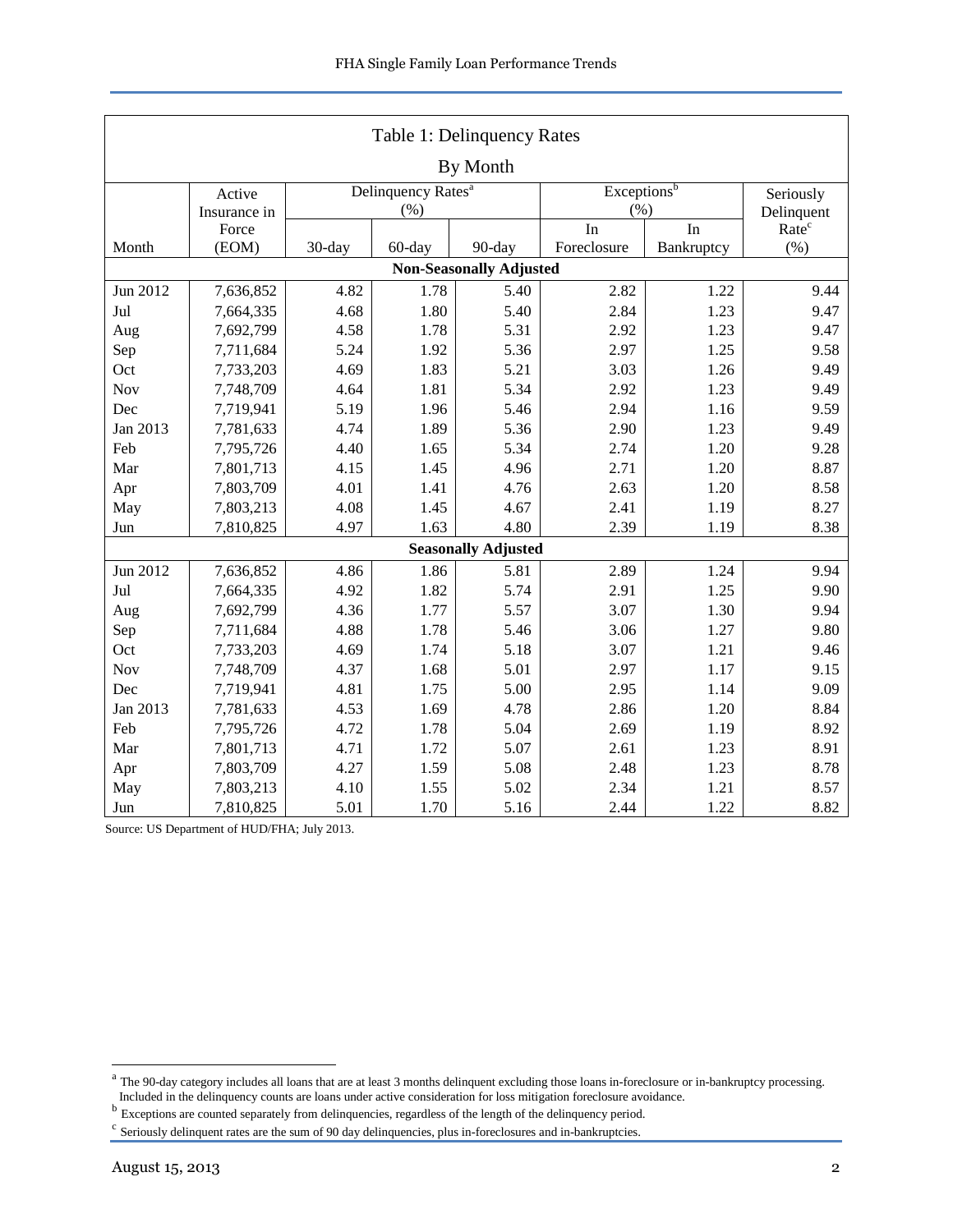<span id="page-3-0"></span>

| Table 2: New 90+-Day Delinquencies by Reason for Delinquency |                                            |                        |                    |                          |                       |                                |            |                    |  |  |  |  |
|--------------------------------------------------------------|--------------------------------------------|------------------------|--------------------|--------------------------|-----------------------|--------------------------------|------------|--------------------|--|--|--|--|
| Quarterly                                                    |                                            |                        |                    |                          |                       |                                |            |                    |  |  |  |  |
|                                                              | Share by Reason for Delinquency in Percent |                        |                    |                          |                       |                                |            |                    |  |  |  |  |
|                                                              |                                            |                        | (Rows sum to 100%) |                          |                       |                                |            |                    |  |  |  |  |
|                                                              |                                            |                        | Death or           |                          |                       |                                |            |                    |  |  |  |  |
|                                                              |                                            |                        | Illness of         |                          |                       |                                |            |                    |  |  |  |  |
| Fiscal Year <sup>a</sup> and                                 | New 90+ Day                                |                        |                    |                          | Principal             |                                |            |                    |  |  |  |  |
| Quarter                                                      | Delinquencies                              | Reduction of<br>Income | Unemployed         | Excessive<br>Obligations | Borrower or<br>family | Marital<br><b>Difficulties</b> | No Contact | Other <sup>b</sup> |  |  |  |  |
| 2009Q1                                                       | 122,363                                    | 31.81                  | 7.47               | 19.40                    | 7.41                  | 3.32                           | 14.11      | 16.48              |  |  |  |  |
| 2009Q2                                                       | 111,449                                    | 34.86                  | 8.66               | 16.91                    | 6.51                  | 3.14                           | 13.73      | 16.19              |  |  |  |  |
| 2009Q3                                                       | 107,998                                    | 37.10                  | 9.32               | 15.13                    | 6.51                  | 3.29                           | 12.96      | 15.69              |  |  |  |  |
| 2009Q4                                                       | 146,707                                    | 37.77                  | 9.37               | 14.40                    | 6.63                  | 3.22                           | 12.86      | 15.75              |  |  |  |  |
| 2010Q1                                                       | 152,883                                    | 38.77                  | 9.36               | 14.34                    | 7.22                  | 3.49                           | 12.82      | 14.00              |  |  |  |  |
| 2010Q2                                                       | 124,579                                    | 38.67                  | 9.19               | 14.51                    | 7.37                  | 3.56                           | 13.83      | 12.87              |  |  |  |  |
| 2010Q3                                                       | 104,105                                    | 37.81                  | 9.89               | 15.37                    | 8.30                  | 4.06                           | 14.27      | 10.30              |  |  |  |  |
| 2010Q4                                                       | 131,027                                    | 37.98                  | 10.02              | 15.99                    | 8.95                  | 4.37                           | 12.71      | 9.98               |  |  |  |  |
| 2011Q1                                                       | 133,717                                    | 37.70                  | 9.78               | 16.51                    | 9.41                  | 4.50                           | 12.55      | 9.56               |  |  |  |  |
| 2011Q2                                                       | 117,916                                    | 37.26                  | 10.49              | 16.22                    | 10.07                 | 4.41                           | 11.61      | 9.94               |  |  |  |  |
| 2011Q3                                                       | 99,259                                     | 36.46                  | 10.74              | 16.73                    | 10.65                 | 4.68                           | 10.22      | 10.53              |  |  |  |  |
| 2011Q4                                                       | 133,834                                    | 37.00                  | 10.68              | 17.72                    | 11.07                 | 4.66                           | 8.87       | 10.00              |  |  |  |  |
| 2012Q1                                                       | 158,096                                    | 36.23                  | 9.97               | 19.20                    | 11.30                 | 4.39                           | 8.93       | 9.98               |  |  |  |  |
| 2012Q2                                                       | 114,763                                    | 36.39                  | 10.75              | 17.75                    | 11.66                 | 4.62                           | 8.01       | 10.82              |  |  |  |  |
| 2012Q3                                                       | 101,470                                    | 35.84                  | 10.88              | 17.42                    | 12.20                 | 4.80                           | 7.68       | 11.18              |  |  |  |  |
| 2012Q4                                                       | 125,201                                    | 35.28                  | 11.07              | 17.95                    | 12.43                 | 4.45                           | 7.43       | 11.39              |  |  |  |  |
| 2013Q1                                                       | 124,361                                    | 33.90                  | 11.12              | 18.18                    | 12.87                 | 4.45                           | 7.44       | 12.03              |  |  |  |  |
| 2013Q2                                                       | 104,166                                    | 33.08                  | 10.91              | 17.82                    | 13.09                 | 4.15                           | 7.68       | 13.27              |  |  |  |  |
| 2013Q3                                                       | 86,811                                     | 31.83                  | 10.09              | 18.07                    | 12.67                 | 3.94                           | 9.35       | 14.06              |  |  |  |  |

a This data is now being reported by Fiscal Year quarters.<br><sup>b</sup> Other includes: abandonment of property, distant employment transfer, neighborhood problems, property problems, inability to sell or rent property, military se energy environment cost, servicing problems, payment adjustment, payment dispute, transfer of ownership pending, fraud, and incarceration.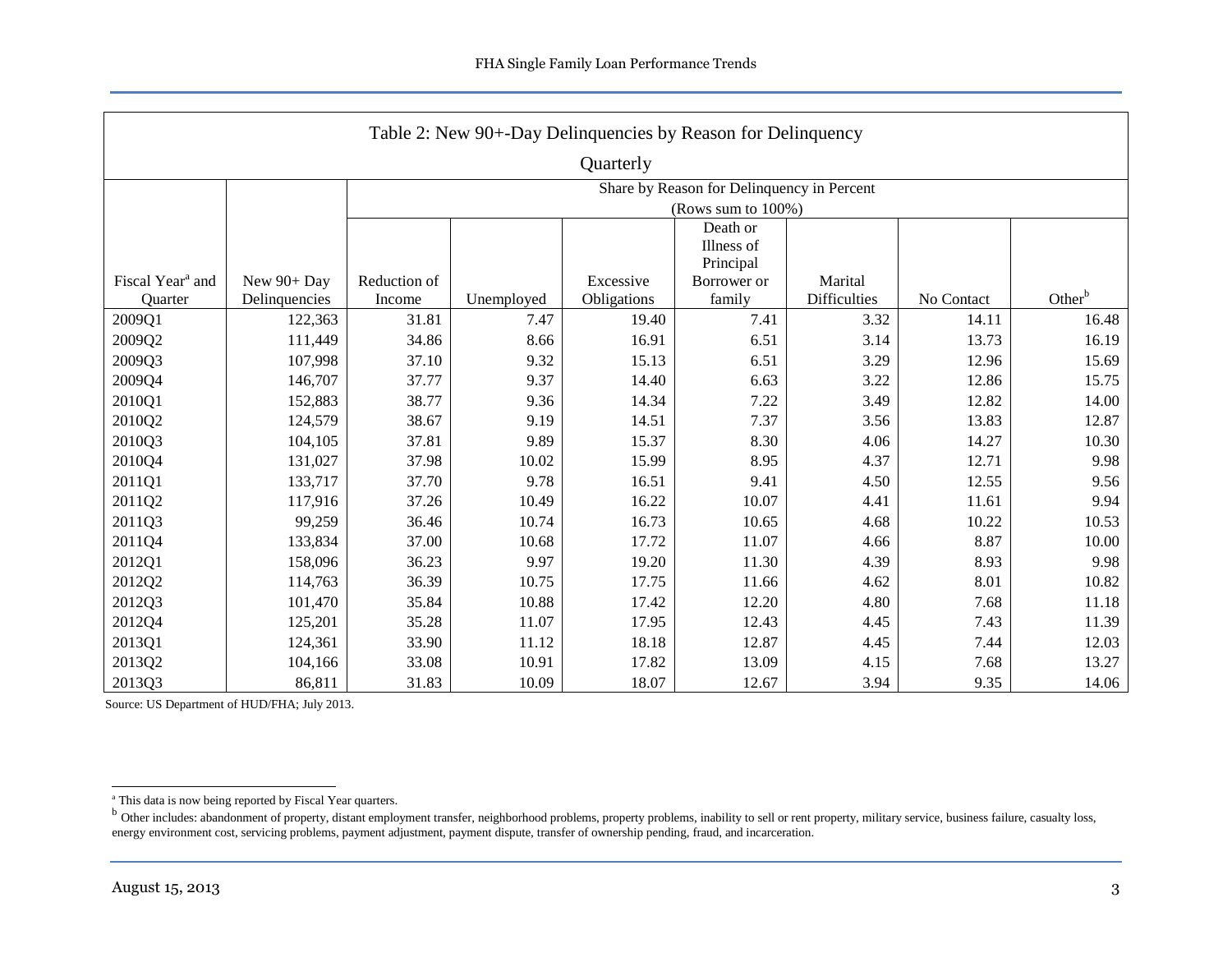<span id="page-4-0"></span>

| Table 3: Delinquency Rates by Loan and Property Characteristics |                                   |                                        |              |                                            |              |                   |                  |                              |  |  |
|-----------------------------------------------------------------|-----------------------------------|----------------------------------------|--------------|--------------------------------------------|--------------|-------------------|------------------|------------------------------|--|--|
|                                                                 |                                   |                                        |              |                                            |              |                   |                  |                              |  |  |
|                                                                 |                                   | Rates in Percent of Active Loan Counts |              |                                            |              |                   |                  |                              |  |  |
|                                                                 |                                   |                                        |              |                                            |              |                   |                  | Seriously                    |  |  |
|                                                                 | <b>IIF</b><br>Shares <sup>a</sup> | All Past<br>Due <sup>b</sup>           | 30<br>Day    | 60<br>Day                                  | $90+$<br>Day | In<br>Foreclosure | In<br>Bankruptcy | Delinq.<br>Rate <sup>c</sup> |  |  |
| <b>Loan Purpose</b>                                             |                                   |                                        |              |                                            |              |                   |                  |                              |  |  |
|                                                                 |                                   |                                        |              | 1.63                                       |              | 2.39              |                  |                              |  |  |
| All Active Loans<br>Purchase                                    | 7,810,825<br>63.52                | 14.99<br>15.26                         | 4.97<br>5.31 | 1.79                                       | 4.80<br>4.62 | 2.37              | 1.19<br>1.16     | 8.38<br>8.15                 |  |  |
| Refinance                                                       | 36.48                             | 14.53                                  | 4.37         | 1.36                                       | 5.12         | 2.42              | 1.26             | 8.79                         |  |  |
|                                                                 |                                   |                                        |              |                                            |              |                   |                  |                              |  |  |
| Refinance                                                       |                                   |                                        |              |                                            |              |                   |                  |                              |  |  |
| Refinance Loans<br>Conventional                                 | 2,849,127<br>38.20                | 14.53<br>18.27                         | 4.37<br>5.20 | 1.36<br>1.65                               | 5.12<br>6.57 | 2.42<br>3.27      | 1.26<br>1.57     | 8.79<br>11.41                |  |  |
| No Cash-Out                                                     | 26.73                             | 16.52                                  | 4.83         | 1.50                                       | 5.84         | 2.89              | 1.45             | 10.18                        |  |  |
| Cash-Out                                                        | 11.47                             | 22.34                                  | 6.07         | 1.99                                       | 8.29         | 4.15              | 1.84             | 14.28                        |  |  |
| <b>FHA</b>                                                      | 7.49                              | 12.91                                  | 4.23         | 1.22                                       | 4.21         | 2.11              | 1.13             | 7.45                         |  |  |
| No Cash-Out                                                     | 5.48                              | 10.04                                  | 3.51         | 0.99                                       | 3.13         | 1.54              | 0.87             | 5.53                         |  |  |
| Cash-Out                                                        | 2.01                              | 20.74                                  | 6.20         | 1.83                                       | 7.18         | 3.68              | 1.84             | 12.70                        |  |  |
| Streamline                                                      | 54.31                             | 12.12                                  | 3.81         | 1.17                                       | 4.22         | 1.86              | 1.05             | 7.13                         |  |  |
|                                                                 |                                   |                                        |              | Credit Score $\mathbf{Range}^{\mathbf{d}}$ |              |                   |                  |                              |  |  |
| Loans with Credit Scores 5,315,107                              |                                   | 14.24                                  | 4.64         | 1.51                                       | 4.75         | 2.28              | 1.06             | 8.09                         |  |  |
| Under 500                                                       | 0.27                              | 45.57                                  | 9.56         | 4.10                                       | 17.95        | 9.39              | 4.57             | 31.91                        |  |  |
| $500 - 579$                                                     | 3.84                              | 45.89                                  | 11.72        | 4.68                                       | 16.47        | 8.56              | 4.46             | 29.50                        |  |  |
| 580 - 619                                                       | 8.30                              | 36.05                                  | 10.29        | 3.90                                       | 12.43        | 6.31              | 3.12             | 21.86                        |  |  |
| $620 - 659$                                                     | 25.90                             | 19.97                                  | 7.06         | 2.27                                       | 6.43         | 2.83              | 1.38             | 10.64                        |  |  |
| $660 - 719$                                                     | 34.81                             | 9.28                                   | 3.33         | 0.93                                       | 3.00         | 1.41              | 0.60             | 5.01                         |  |  |
| 720 - 850                                                       | 26.87                             | 3.57                                   | 1.19         | 0.30                                       | 1.22         | 0.65              | 0.21             | 2.07                         |  |  |
|                                                                 |                                   |                                        |              | <b>Fiscal Year Cohort</b>                  |              |                   |                  |                              |  |  |
| All Cohorts                                                     | 7,810,825                         | 14.99                                  | 4.97         | 1.63                                       | 4.80         | 2.39              | 1.19             | 8.38                         |  |  |
| pre-2004                                                        | 13.90                             | 20.64                                  | 7.76         | 2.64                                       | 5.21         | 3.16              | 1.87             | 10.25                        |  |  |
| 2004                                                            | 3.62                              | 23.73                                  | 7.88         | 2.73                                       | 6.58         | 4.16              | 2.38             | 13.12                        |  |  |
| 2005                                                            | 2.64                              | 26.97                                  | 8.34         | 3.05                                       | 7.75         | 5.09              | 2.75             | 15.58                        |  |  |
| 2006                                                            | 2.25                              | 31.23                                  | 8.58         | 3.24                                       | 9.78         | 6.49              | 3.14             | 19.41                        |  |  |
| 2007                                                            | 2.29                              | 37.30                                  | 8.85         | 3.40                                       | 12.99        | 8.31              | 3.75             | 25.05                        |  |  |
| 2008                                                            | 5.87                              | 37.25                                  | 8.46         | 3.25                                       | 14.22        | 7.91              | 3.40             | 25.54                        |  |  |
| 2009                                                            | 13.03                             | 22.19                                  | 6.17         | 2.11                                       | 8.49         | 3.68              | 1.74             | 13.90                        |  |  |
| 2010                                                            | 16.08                             | 12.62                                  | 4.51         | 1.39                                       | 4.34         | 1.60              | 0.77             | 6.71                         |  |  |
| 2011                                                            | 12.65                             | 8.33                                   | 3.61         | 1.03                                       | 2.56         | 0.75              | 0.38             | 3.69                         |  |  |
| 2012                                                            | 14.18                             | 4.61                                   | 2.58         | 0.68                                       | 0.99         | 0.24              | 0.13             | 1.35                         |  |  |
| 2013                                                            | 13.51                             | 1.36                                   | 1.06         | 0.15                                       | 0.11         | 0.01              | 0.02             | 0.14                         |  |  |

Г

<span id="page-4-1"></span><sup>&</sup>lt;sup>a</sup> For each subpanel, the loan shares add to 100%. However, in some of the subpanels, the total loans in the analysis do not add to 100% of IIF. For example, the IIF shares for refinance loans add to 100% of refinance loans. Streamline refinance loans are not included in the Credit Score Range analysis; the IIF shares in that panel, add to 100% of fully-underwritten loans.

<span id="page-4-3"></span><span id="page-4-2"></span><sup>&</sup>lt;sup>b</sup> Includes all loans 30 or more days past due, including those in bankruptcy or foreclosure.

<span id="page-4-4"></span>c Includes all loans 90-days past due plus all in-bankruptcy and in-foreclosure cases.

<sup>&</sup>lt;sup>d</sup> Credit score reporting began in May 2004 but was not mandatory until July 2008. Streamline Refinance loans do not require credit score reporting.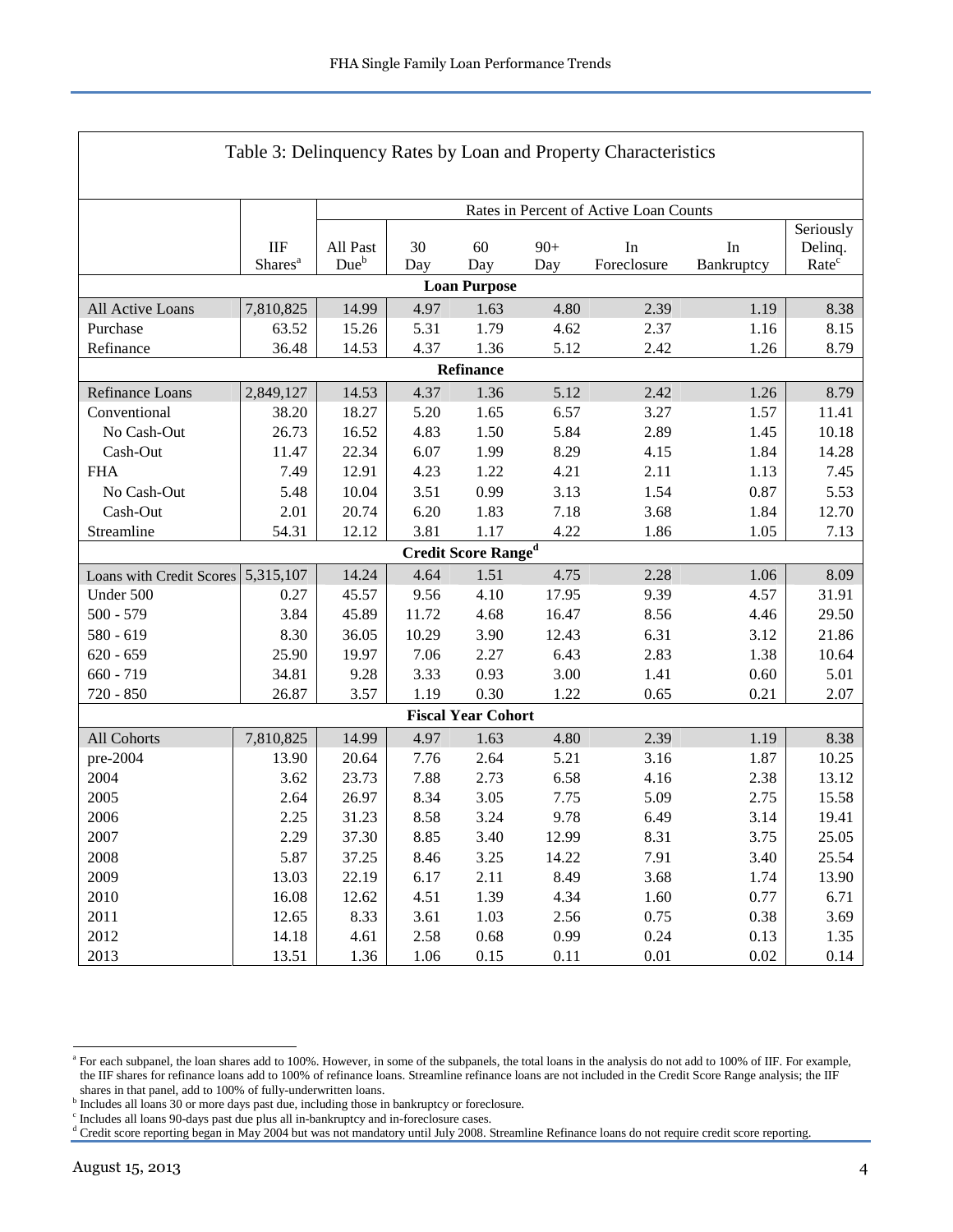| Table 3: Delinquency Rates by Loan and Property Characteristics |                                                  |                  |      |                      |       |             |            |                   |  |  |
|-----------------------------------------------------------------|--------------------------------------------------|------------------|------|----------------------|-------|-------------|------------|-------------------|--|--|
| Rates in Percent of Active Loan Counts                          |                                                  |                  |      |                      |       |             |            |                   |  |  |
|                                                                 |                                                  |                  |      |                      |       |             |            | Seriously         |  |  |
|                                                                 | <b>IIF</b>                                       | All Past         | 30   | 60                   | $90+$ | In          | In         | Delinq.           |  |  |
|                                                                 | Shares <sup>a</sup>                              | Due <sup>b</sup> | Day  | Day                  | Day   | Foreclosure | Bankruptcy | Rate <sup>c</sup> |  |  |
|                                                                 | <b>Loan Amount at Origination (In Thousands)</b> |                  |      |                      |       |             |            |                   |  |  |
| All Loan Amounts                                                | 7,810,825                                        | 14.99            | 4.97 | 1.63                 | 4.80  | 2.39        | 1.19       | 8.38              |  |  |
| Below \$50                                                      | 4.54                                             | 15.75            | 6.73 | 2.07                 | 3.30  | 2.43        | 1.22       | 6.94              |  |  |
| $$50 - 99$                                                      | 26.36                                            | 16.49            | 6.12 | 2.01                 | 4.15  | 2.78        | 1.43       | 8.36              |  |  |
| $$100 - 149$                                                    | 29.23                                            | 15.41            | 5.13 | 1.72                 | 4.73  | 2.48        | 1.35       | 8.56              |  |  |
| $$150 - 199$                                                    | 18.68                                            | 14.11            | 4.32 | 1.42                 | 5.03  | 2.24        | 1.09       | 8.36              |  |  |
| $$200 - 249$                                                    | 9.81                                             | 13.40            | 3.78 | 1.20                 | 5.46  | 2.07        | 0.88       | 8.41              |  |  |
| $$250 - 399$                                                    | 9.38                                             | 13.52            | 3.45 | 1.14                 | 6.35  | 1.87        | 0.72       | 8.94              |  |  |
| $$400 - 499$                                                    | 1.17                                             | 11.45            | 2.81 | 0.93                 | 5.91  | 1.40        | 0.41       | 7.71              |  |  |
| \$500 and above                                                 | 0.82                                             | 8.45             | 2.08 | 0.65                 | 4.32  | 1.13        | 0.28       | 5.73              |  |  |
|                                                                 |                                                  |                  |      | <b>Property Type</b> |       |             |            |                   |  |  |
| All Property Types                                              | 7,810,825                                        | 14.99            | 4.97 | 1.63                 | 4.80  | 2.39        | 1.19       | 8.38              |  |  |
| Detached                                                        | 85.86                                            | 14.72            | 5.02 | 1.64                 | 4.64  | 2.22        | 1.21       | 8.06              |  |  |
| Manufactured Housing                                            | 3.14                                             | 23.78            | 6.60 | 2.34                 | 6.76  | 6.00        | 2.08       | 14.84             |  |  |
| $2 - 4$ Units                                                   | 1.76                                             | 17.92            | 4.08 | 1.49                 | 7.59  | 3.92        | 0.84       | 12.35             |  |  |
| Condo                                                           | 4.66                                             | 11.32            | 3.04 | 0.97                 | 4.16  | 2.40        | 0.73       | 7.29              |  |  |
| Townhouse                                                       | 4.57                                             | 16.56            | 5.14 | 1.81                 | 6.10  | 2.56        | 0.95       | 9.62              |  |  |
|                                                                 | <b>First-Time Homebuyer</b>                      |                  |      |                      |       |             |            |                   |  |  |
| <b>All Borrowers</b>                                            | 4,928,555                                        | 15.33            | 5.33 | 1.80                 | 4.64  | 2.39        | 1.16       | 8.19              |  |  |
| Repeat                                                          | 22.03                                            | 12.43            | 4.56 | 1.42                 | 3.50  | 1.91        | 1.04       | 6.45              |  |  |
| First-time                                                      | 77.97                                            | 16.14            | 5.55 | 1.90                 | 4.97  | 2.52        | 1.20       | 8.69              |  |  |
| <b>Seller-Funded DPA</b>                                        |                                                  |                  |      |                      |       |             |            |                   |  |  |
| All Sources of Funds                                            | 7,810,825                                        | 14.99            | 4.97 | 1.63                 | 4.80  | 2.39        | 1.19       | 8.38              |  |  |
| Non-DPA                                                         | 95.73                                            | 14.04            | 4.78 | 1.54                 | 4.49  | 2.16        | 1.07       | 7.72              |  |  |
| <b>DPA</b>                                                      | 4.27                                             | 36.29            | 9.31 | 3.70                 | 11.78 | 7.53        | 3.97       | 23.28             |  |  |

## Table 3: Delinquency Rates by Loan and Property Characteristics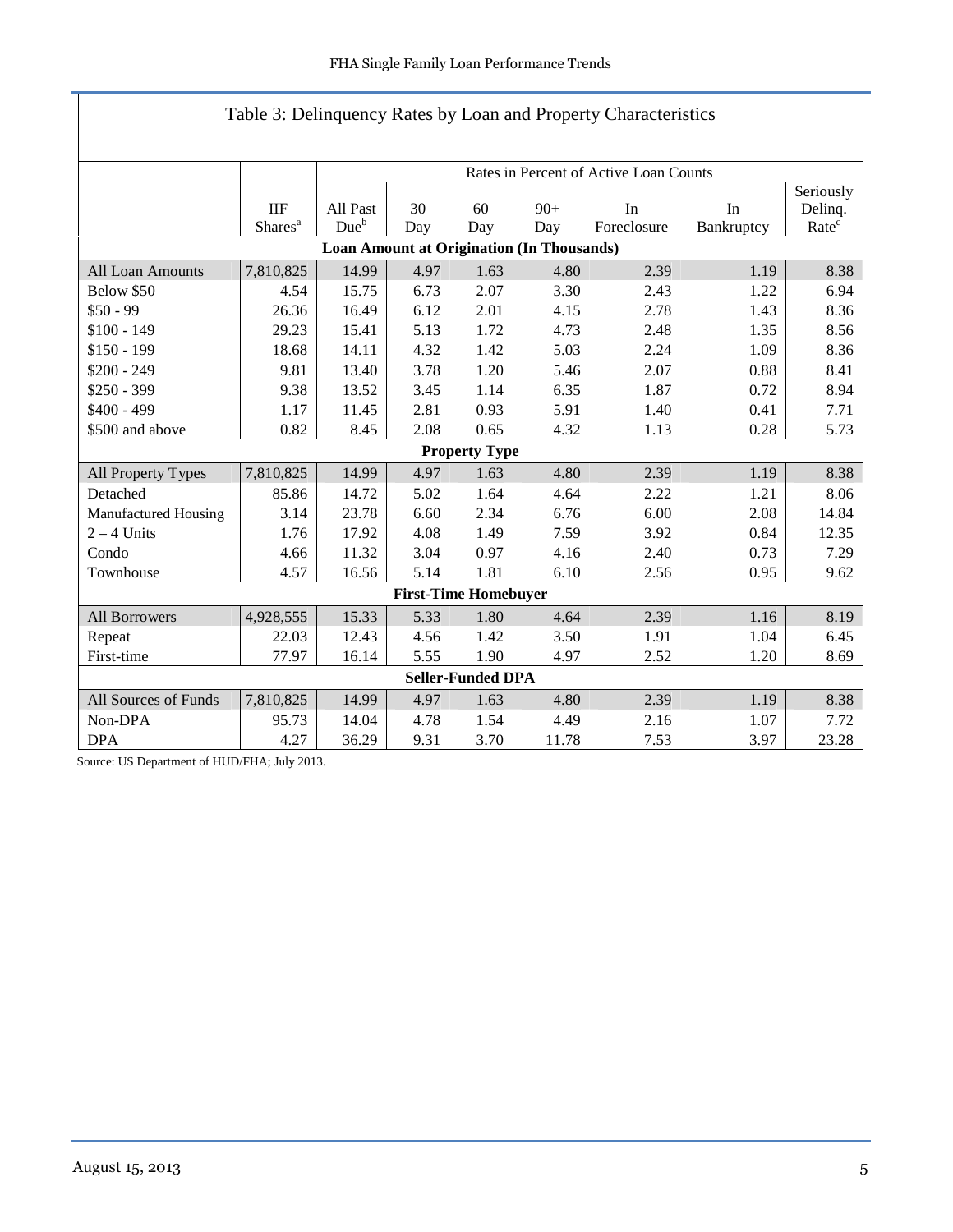<span id="page-6-0"></span>**Figure 1: Seriously Delinquent Vintage Rate Curves by Fiscal Year (All Loans)**



Source: US Department of HUD/FHA; July 2013.

In Figure 1, the 2009 cohort is separated into two parts, representing loan originations from October through March in 2009-1 and loan originations from April through October in 2009-2.